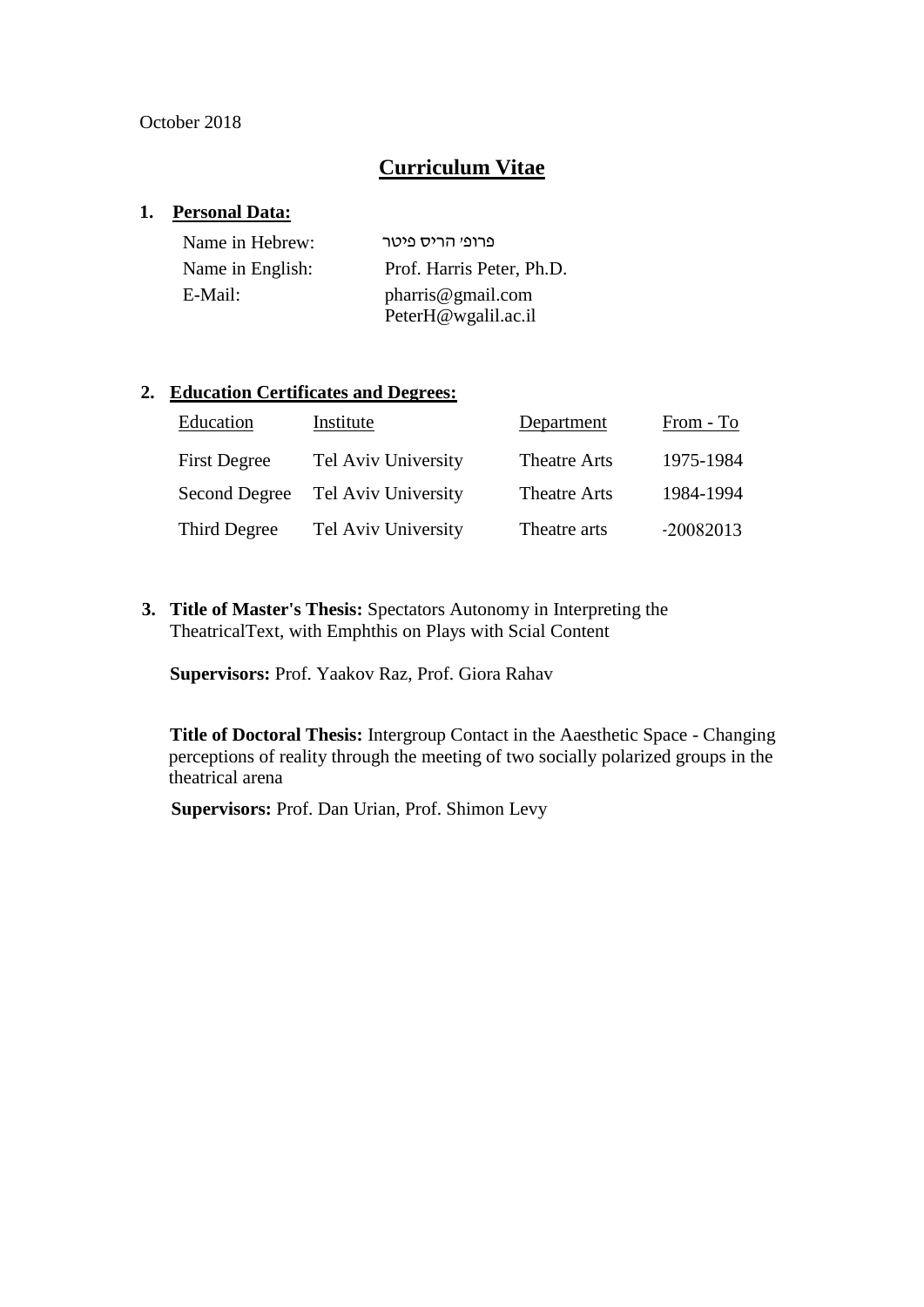# **4. Academic Ranks and Tenure in Institutions of Higher Education:**

| Rank                                                   | % Position | $From - To$      |
|--------------------------------------------------------|------------|------------------|
| Senior Lecturer (Western Galilee)<br>Academic College) | 100%       | $2013$ -present  |
| Senior Lecturer (The Western Galilee)<br>College)      | 66%        | 2012-2013        |
| Lecturer (The Western Galilee College)                 | 33%        | 2011-2012        |
| <b>Adjunct Professor (TAU)</b>                         | 25%        | 2019-2020        |
| <b>Adjunct Professor (TAU)</b>                         | 12.5%      | $2013$ - present |
| <b>Adjunct Professor (TAU)</b>                         | 50%        | 2012-2013        |
| Teacher (Kibbutzim College)                            | 50%        | 2005-2006        |
| Teacher (Kibbutzim College)                            | 50%        | 1996-1998        |
| Tenured Teacher (Kibbutzim College)                    | 50%        | 1992-2003        |
| <b>Assistant Proffessor (TAU)</b>                      | 75%        | 1982-2012        |

## **5. Grants and Awards:**

| Year      | Name of Grant/Award                   |
|-----------|---------------------------------------|
| 2009-2010 | PhD Grant Tel Avivi University        |
| 2010-2011 | PhD Grant Tel Avivi University        |
| 2011      | PhD Grant Tel Avivi University        |
| 2016      | Mifal Hapais reserch award 50,000 NIS |

## **6. Positions Held:**

| From-To          | Institute                       | Position                                                    | % Position |
|------------------|---------------------------------|-------------------------------------------------------------|------------|
| $2017$ - present | The Western<br>Galilee College  | Chair of Theatre studies<br>dept.                           | 100%       |
| 2011-2017        | The Western<br>Galilee College  | Head of Educational and<br><b>Community Studies</b>         |            |
| 2000-2006        | Tel Aviv<br>University, Theatre | Head of community and<br><b>Educational Theatre studies</b> |            |
| 1991-2000        | Tel Aviv<br>University, Theatre | Community Theatre field<br>work supervisor                  |            |
| 1984-1985        | Kalmania College                | <b>Head Community Theatre</b><br>Program                    |            |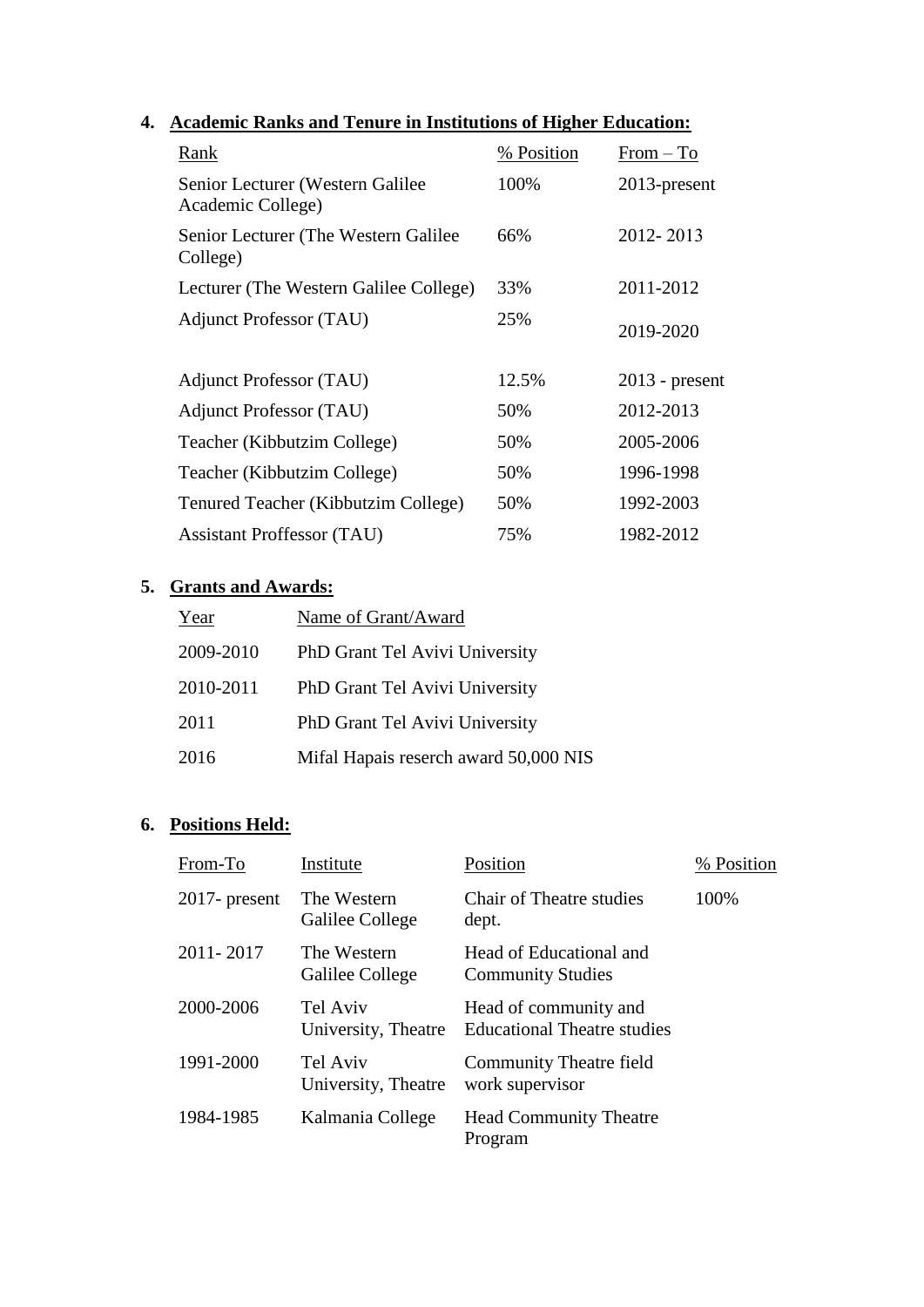| 1980-1985 | Ministry of          | Academic Drama Co- |
|-----------|----------------------|--------------------|
|           | <b>Education Tel</b> | ordinator          |

#### **7. Additional Professional Experience (Public Positions):**

| 2009-2011 | Head of Rehabilitation Through the Arts – Community<br>Theatre Facilitattors Program for Prisoners in Rehab. Israel<br>prison Service. |
|-----------|----------------------------------------------------------------------------------------------------------------------------------------|
| 1982-2004 | Secretary: Israel Community Theatre Association                                                                                        |

#### **8. Academic Profile:**

Doctoral and other research in Theatre Action Research concentrating especially on:

- 1. Intergroup dialogue through theatre, having relevant application for combatting personal and group prejudice and reconciliation.
- 2. Rehabilitation in the field of offenders and social deviance using expressive methodologies.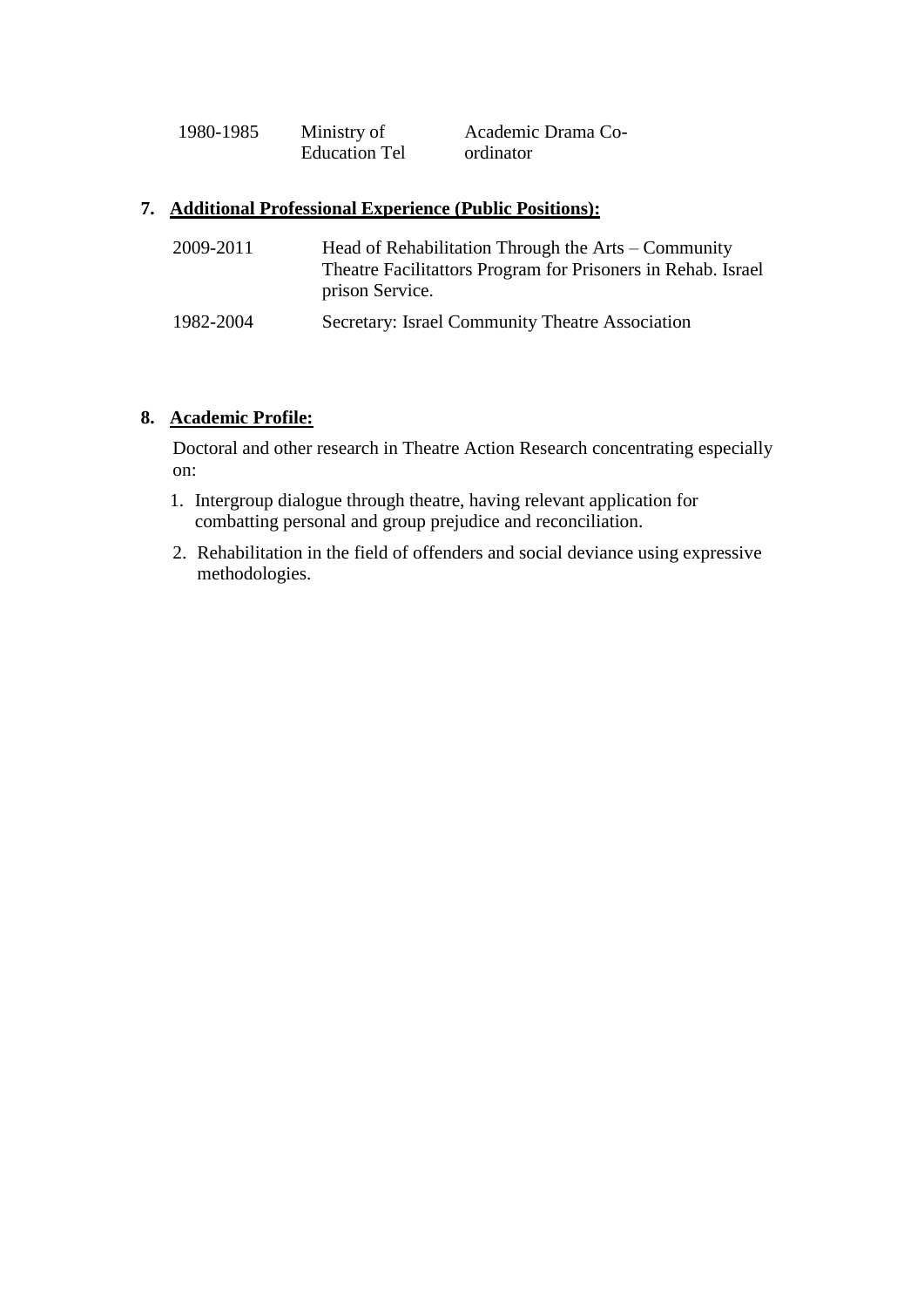## **Publications**

Harris Peter, Prof.

#### **Refereed Publications**

#### **Chapters in Books**

הריס, פ. )1999(. תיאטרון עירוני כתיאטרון קהילתי. בתוך: ג. קינר, א. רוזיק, ופ. רוקם )עורכים(, קאמרי: תיאטרון של זמן ומקום )עמ' 183-192(. אוניברסיטת תל-אביב.

#### **Articles in periodicals**

טסלר, א,. הריס, פ,. ואלון, ח. )2006(. תאטרון אסירים וסטודנטים בבתי הסוהר: תהליך תיאטרוני וקבוצתי כטיפול עקיף. צוהר לבית הסוהר, שרות בתי הסוהר, דוברות.

Harris, P. (2014) Playing with 'Others' in a 'Neutral Zone': Intergroup contact in the aesthetic Space. *International Yearbook for Research in Arts Education 2*. (pp. 160- 163) Waxmann, Munster-New York.

Harris, P. (2015) Educational and community Theatre: Inter-Actor Relations @ a Multicultural College. *International Yearbook for Research in Arts Education 3*. (pp. 333-338) Waxmann, Munster-New York.

הריס, פ. (2016) (עורך אורח) *הומור מקוון - הומור בתאטרון, כרך 5 גליון מסי 1 (דצמבר),* האגודה הישראלית לחקר ההומור.

הריס, פ. )2016( מצחיק רצח - ההומור כמסייע להתמודדות עם מציאות מאיימת במפגש שבין אחרים מקוטבים. *הומור בתאטרון, כרך 5 גליון מס׳ 1 (דצמבר),* (עמ׳ 48-61) האגודה הישראלית לחקר ההומור.

#### **Non-Refereed Publications**

#### **Articles in periodicals**

Harris, P. (1996). Teatro al servicio de la comunidad en Israel. *International federation of Workers' Educational Association*, Tel Aviv, 87-99.

#### **Papers Presented at Scientific Confereces**

Exeter University; Conference on Research in theatre in education 1999, Paper and workshop presented on *The process of empowerment in community theatre.*

International Drama in Education Association conference Bergen Norway 2001, paper and workshop on Devising community Opera - *Carmen in Tel Aviv.*

International Federation for Theatre Research Conference Jaipur India, 2003, Paper entitled: *African Israeli – caught between two cultures,* on Ethiopian theatre in Israel.

הסתדרות המורים בישראל, כנס - החינוך במבחן הזמן ירושלים 2003, הרצאה *תיאטרון קהילתי* - קטליזאטור לשינוי חברתי - פוליטי.

International Drama in Education Association conference Ottawa Canada 2004, Paper - *We're looking at you and you're looking at us Students and prisoners devise theatre – a leveling encounter.*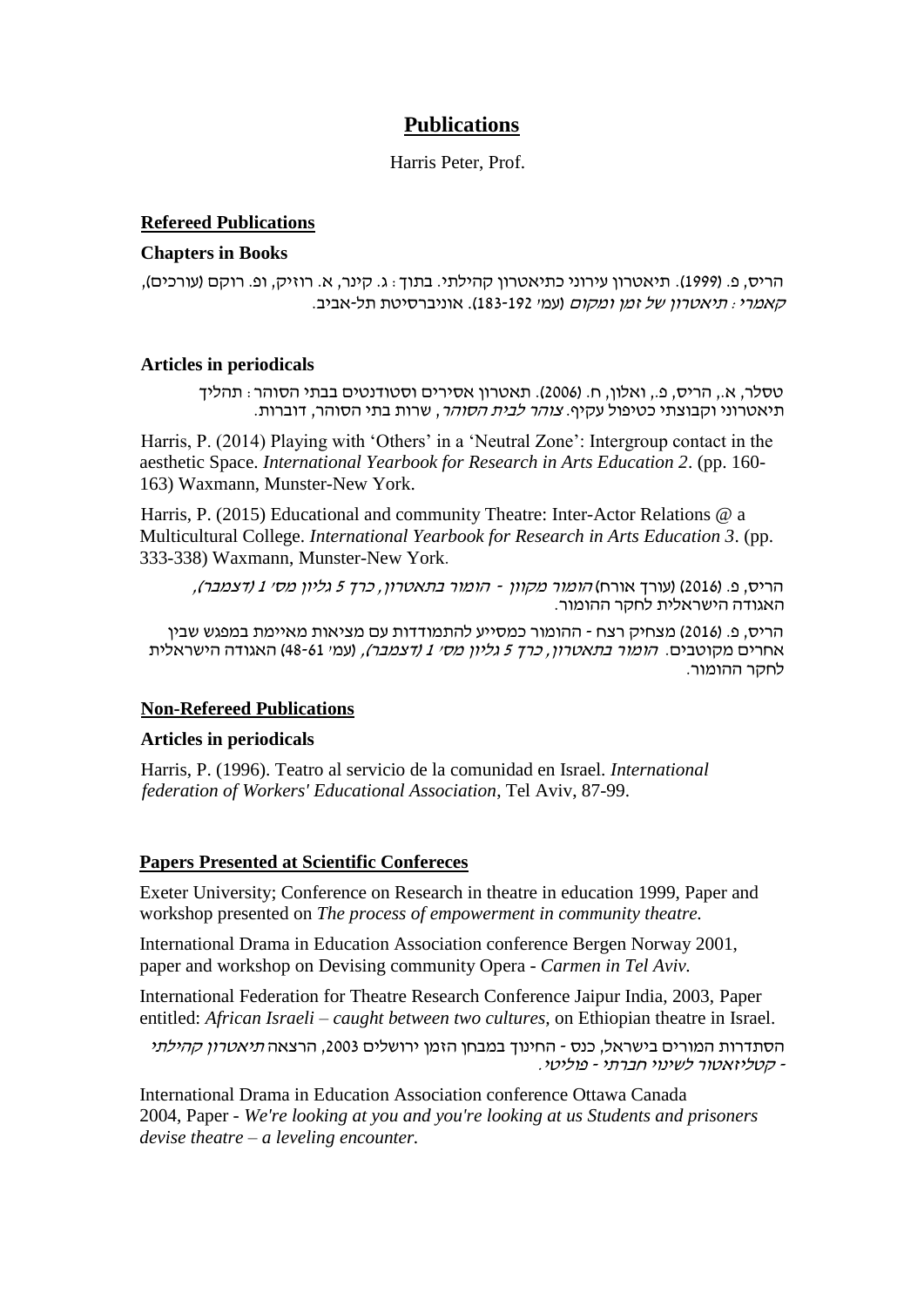Pedagogy & Theatre of the Oppressed conference Los Angeles 2005, Workshop: A reflection of one another.

Pedagogy and Theatre of the Oppressed conference - Omaha Nebraska 2008, *rainbows of Identity* - Workshop presentation with Chen Alon.

> שרות בתי הסוהר - יום עיון - מאחורי הסורגים מילים מדברות תל אביב נובמבר 2009 0 פרזנטציה והרצאת מבוא: דיאלוג בין קבוצתי במרחב התיאטרוני *-* אסירות וסטודנטים.

New York university - Citizenship and Applied Theatre Forum, March 2010, Paper: *Community-based Theatre: Addressing tensions surrounding diversity on campus*.

ISEF, Conference for Doctoral candidates, May 2010, Paper: *Revolotion or Evolution – changing attitudes with regards to Other* - dialogue in the theatrical space.

Tel Aviv University, school of social work, Art as therapy conference, July 2010, master class: *Meeting Other's in the theatrical space*.

IDEA international conference, Belem, Brazil, July 2010, Paper: *Investigating Prejudice - Intergroup dialogue in the Dramatic space*.

University of Southern California**,** Fourth conference on International Social work, March 2011, *Can Knowledge and skills acquired in an internationally based course be transportable cross culturally?*. Co-presented with Dr. Michal Sela Amit.

East side Institute, NYC, Octobr 2012, Presentation: Training convicted felons to be Community Based Theatre facilitators as a means to reintegration in the community.

City University of New York, October 2012, Maerclass: Questioning "BIAS"? Using the "Intergroup contact in the 'Aesthetic Space'" model, to promote dialogue across cultural differences.

IDEA international conference, Paris, France, 2013, Paper: Training offenders to be Community based Theatre facilitators, as a means to reintegration in the community.

November 2014, International Arts for Peace conference, Hong Kong, Presentation: Playing with Others in a "Neutral Zone."

האקדמית גליל מערבי, אוקטובר 2014 יום עיון בנושא: "נשים בפרינג'" פסטיבל עכו , יחד עם פרופ. דן אוריין ו ד״ר הניה רוטנברג.

האקדמית גליל מערבי, אוקטובר 2015 יום עיון בנושא: "יהודים וערבים התאטרון ובמחול בישראל" פסטיבל עכו , יחד עם פרופ. דן אוריין ו ד"ר הניה רוטנברג.

פברואר ,2015 כנס האגודה הישראלית לחקר התיאטרון, המציאות הכפולה של האקט המשחקי – סובלימציה ורפלקציה על רצח.

המכללה האקדמית גליל מערבי, אוקטובר 2015 יום עיון בשיתוף עם איגוד במאי ישראל, "הבמאי כיוצר אקטיביסט".

August 2015, The arts in Society Conference, London - Workshop: Playing with Others in a "Neutral Zone."

פברואר ,2016 כנס האגודה הישראלית לחקר ההומור, פרזנטציה: מצחיק רצח - ההומור כמסייע להתמודדות עם מציאות מאיימת במפגש שבין אחרים מקוטבים.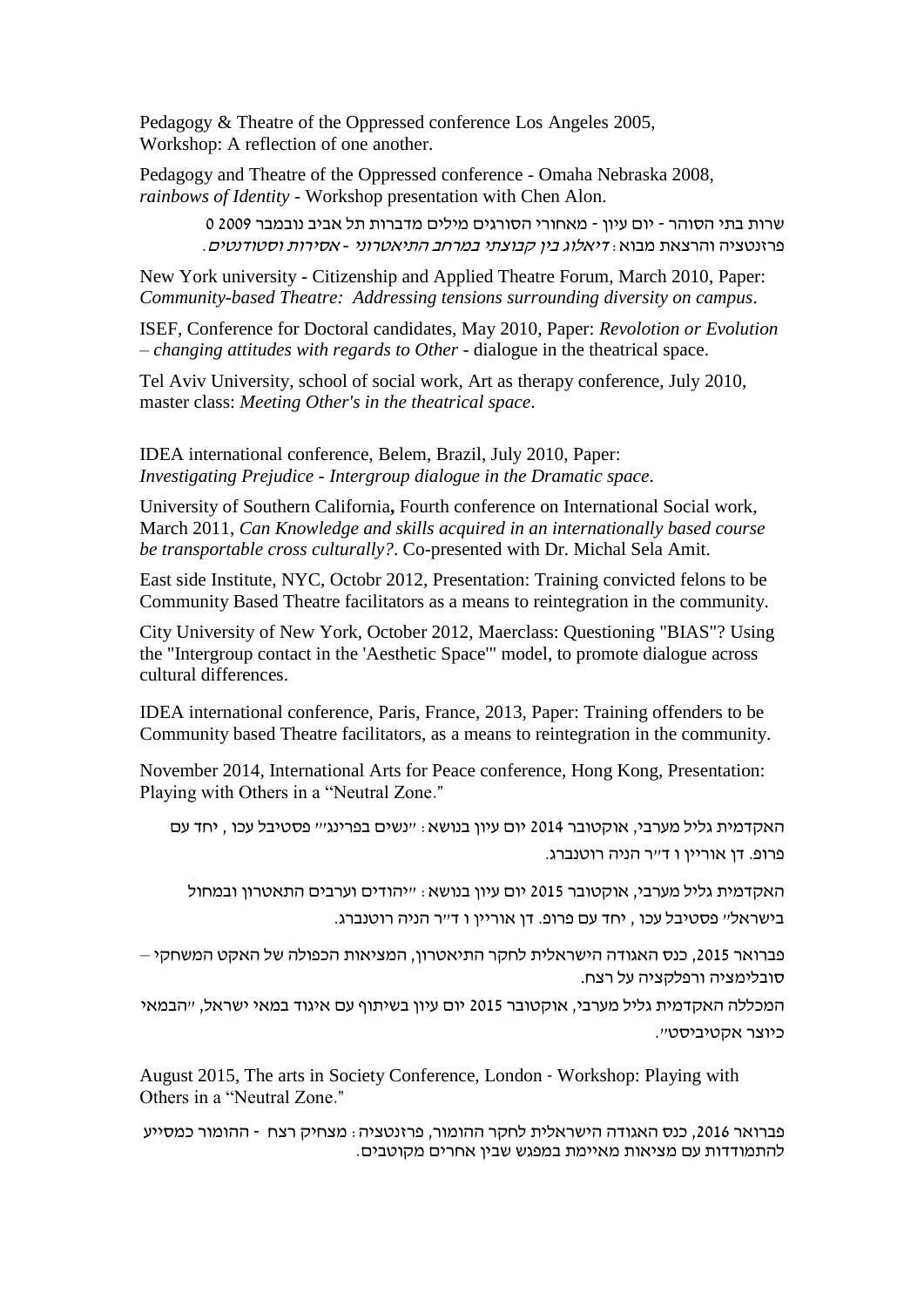האקדמית גליל מערבי, אוקטובר 2016 יום עיון בנושא: "דתיים וחילוניים בתאטרון ובמחול בישראל", פסטיבל עכו , יחד עם פרופ. דן אוריין ו ד"ר הניה רוטנברג.

כנס "מנהיגות בעידן החדשנות" האקדמית גליל מערבי מאי ,2015 מבוא והופעה "תאטרון  $\lambda$ אירגוני".

כנס האגודה הישראלית לחקר ההומור, פברואר ,2016 פרזנטציה: מצחיק רצח - ההומור כמסייע להתמודדות עם מציאות מאיימת במפגש שבין אחרים מקוטבים.

כנס שימור אתרים "לחם ושעשועים" מאי 2016 , האקקדמית גליל מערבי - פרזנטציה: הזיקה שבין נרטיבים דרמתיים של קהילות לסביבתם התרבותית והגיאוגרפית.

East side Institute, NYC, Octobr 2016 Performing the world conference, NYC, Workshop and paper presentation, "Drama and Identity: Mitigating Suspicion between Arabs and Jews".

האקדמית גליל מערבי, אוקטובר 2017 ארגון יום עיון בנושא "מזרחים בתיאטרון ובמחול בישראל" פסטיבל עכו, יחד עם פרופ' דן אוריין, ד"ר הניה רוטנברג.

Play, Perform, Learn, Grow conference, Thessaloniki, April 2017, Workshop, "Drama and Identity: Mitigating Suspicions between polarized "Others".

אוניברסיטת תל-אביב, החוג לאמנות התיאטרון, מאי 2018 כנס תיאטרון בבית סוהר, הרצאת מבוא והנחיית פנל מומחים.

East side Institute, NYC, Octobr 2018 Performing the world conference, NYC, Presentation: Murderously Funny - How Humour Helps to Cope with Threatening Reality in an Extreme Intergroup Contact Situation.

האקדמית גליל מערבי, 6.3.2018 ניהול אקדמי, ארגון והפקה, כנס ארצי "הסיפור של התיאטרון הקהילתי בישראל"

האקדמית גליל מערבי, 15.4.2019 כנס מרצים-חוקרים, הרצאה: המציאות הכפולה של האקט המשחקי - "סובלימציה ורפלקציה על רצח"

האקדמית גליל מערבי, 22.5.2019 ניהול אקדמי, ארגון והפקה – כנס חווייתי בינלאומי "תיאטרון - מחול – חברה – קהילה".

האקדמית גליל מערבי, אוקטובר 2019 ניהול אקדמי, ארגון והפקה, יום עיון בנושא: "40 שנה לפסטיבל עכו". יחד עם: פרופ' דן אוריין, פרופ' שולמית לב אלג'ם, ד"ר הניה רוטנברג.

#### **Guest Lectures Summer 2011:**

July 25 – 27, 2011, *Singapore Polytechnic*, two workshops and guest talk on Rehabilitating prisoners through the use of Community Theatre practice.

July 28 – 31, 2011, *Sydney University, Australia*, Masters in Human Rights and Democracy. Three day workshop, Applied Theatre practice in the field of human rights and democratization.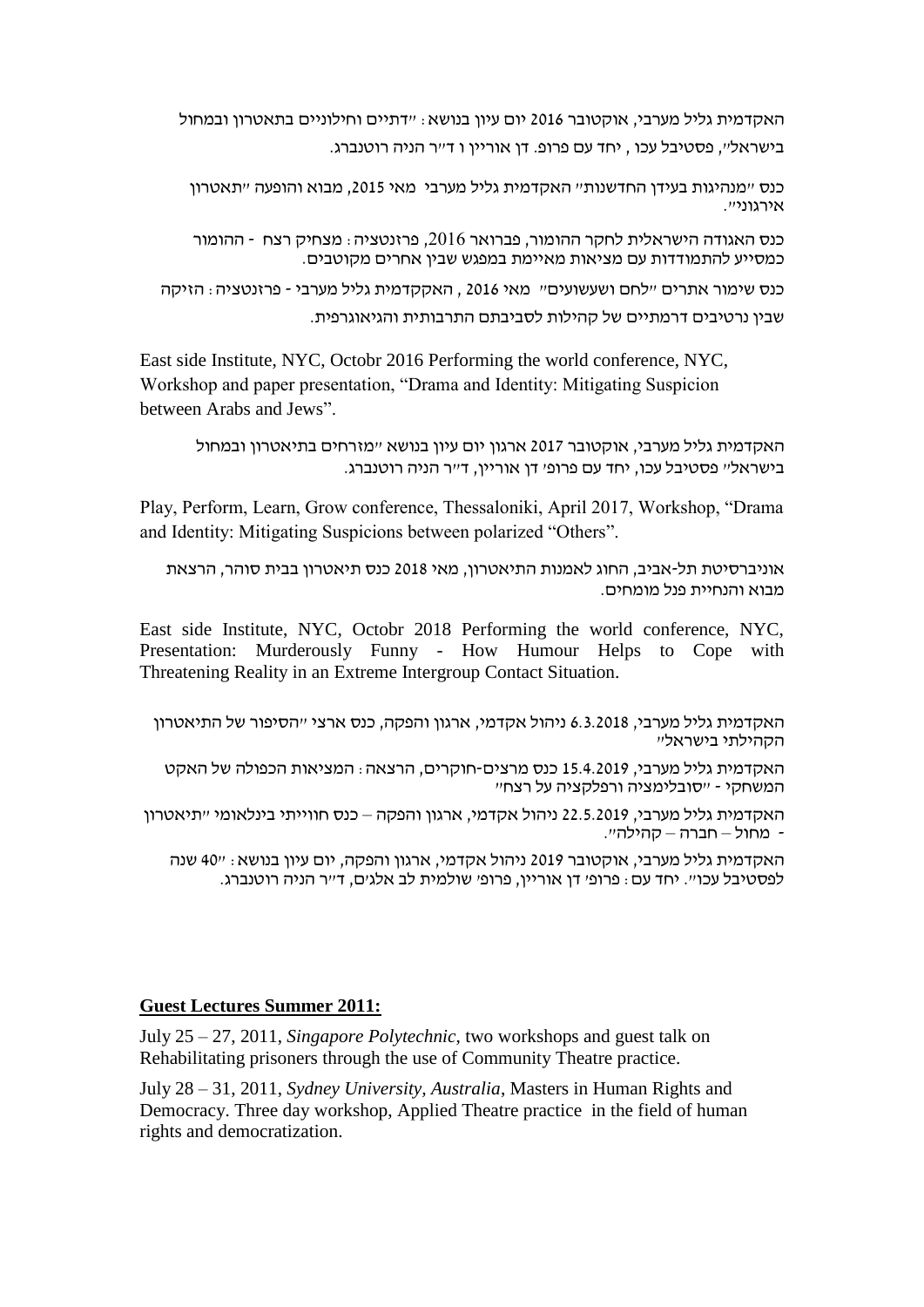August 18 – 23, 2011, *Human Rights Education Institute of Burma*, (Chang Mai, Thailand) 5 day Workshop devising and producing a theatrical performance on the subject of Child Trafficking.

September 1 – 10, 2011, *Saligan Human Rights organization*, Manila, Philippines. Workshops with human rights activists.

September 15 – 17, 2011, *Singapore Community Cultural Development Conference 2011*, Practices N' Possibilities, Guest Lecture Community-based Theatre: Addressing tensions surrounding diversity on campus.

Workshop Applying Theatre Practices for creating Empowerment, Dialogue and Activism in the Community.

September 18 – 25, 2011, *Theatre of the Oppressed Centre Taiwan*, Country wide lecture and workshop tour Intergroup Dialogue in the Aesthetic Space – Confronting: personal, interpersonal and intergroup prejudice using dramatic play and performance.

דצמבר 2018 המרכז לתיאטרון בובות חולון, הרצאה: "תיאטרון קהילתי בישראל".

26.2.2019 החוג לתיאטרון אוניברסיטת חיפה. הרצאת אורח במסגרת הסמינר המחלקתי של תלמידי התואר השני בתיאטרון.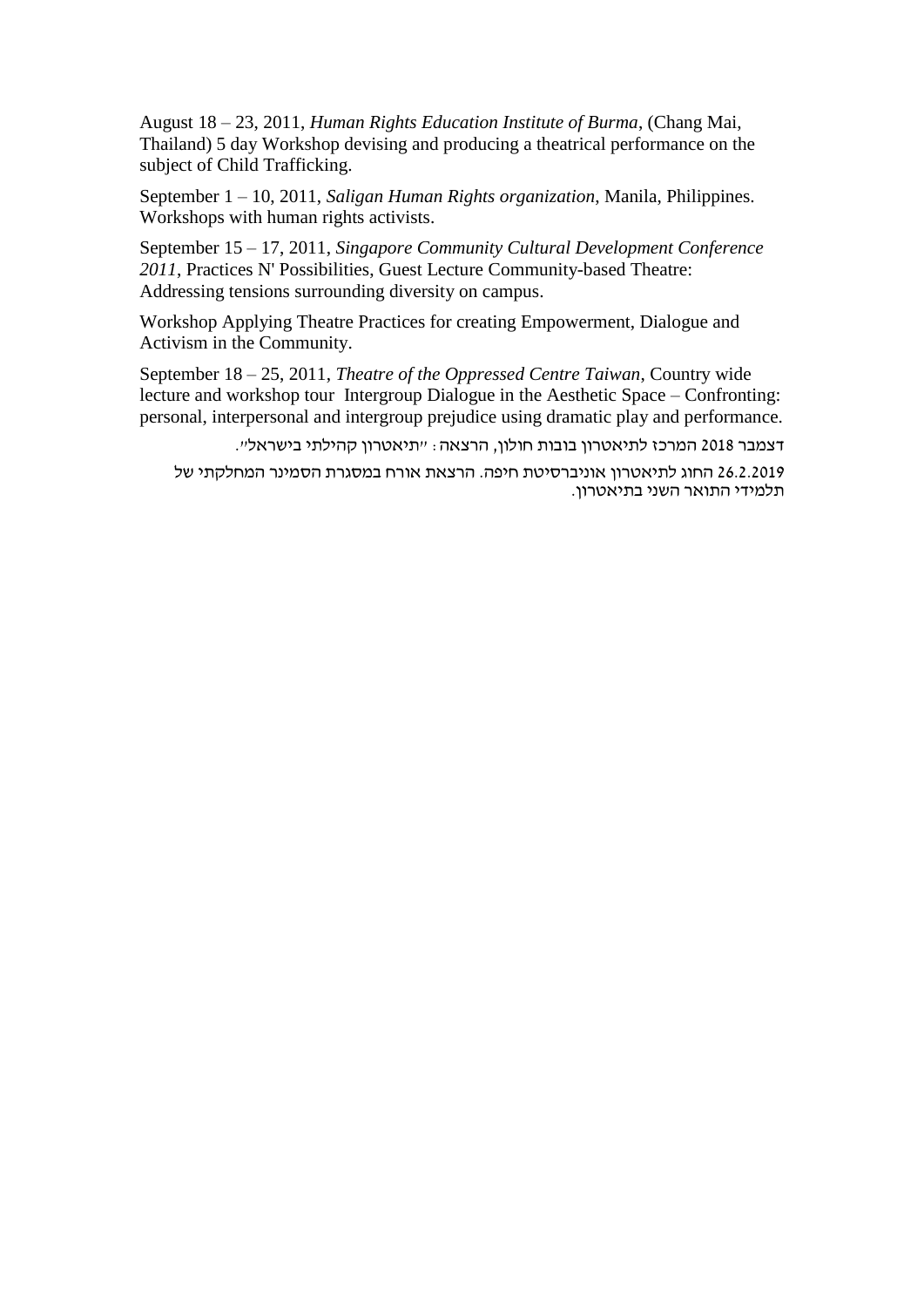#### **Projects, Topical Workshops and Productions**

| $2015 -$<br>Western Galilee<br>2019<br>Academic College<br>Theatre studies<br>department | <b>Student Community Theatre productions</b><br>(Facilitator and Director):                          |                                                                                                            |
|------------------------------------------------------------------------------------------|------------------------------------------------------------------------------------------------------|------------------------------------------------------------------------------------------------------------|
|                                                                                          |                                                                                                      | 2015 – "Hevenu Shalom Al Lechem" students and<br>residence of Eshel multicultural neighborhood in<br>Akko. |
|                                                                                          | 2016 – "Me and not Me" Hermon rehabilitational<br>Prison                                             |                                                                                                            |
|                                                                                          | 2017 – "Knafa is not Politics" Arab and Jewish<br>students investigate their conflicting identities. |                                                                                                            |
|                                                                                          |                                                                                                      | 2018 - "Conditionally Free", Students and Paroled<br>prisoners, in conjunction with the parole board.      |
|                                                                                          |                                                                                                      | 2019 – "Prisoners of the Mind", Students and Paroled<br>prisoners, in conjunction with the parole board.   |

2015-2016 Tel Aviv University theatre arts dept "Transparent citizens", facilitator and director in a collaboration between students and marginalized counterparts from diverse communities: transgender, partially sighted, "hill youth" members of the religious extreme right, Arab women and men, emotionally challenged – the final theatrical performance confronted a social discourse generally ignored.

2015-2016 Western galilee academic college and Hermon prison - Beit Hatikva wing for violent men. Facilitator and director of a collaborative project between theatre students and inmates. The workshop and performance investigated the roots of violent behavior and challenged society's attitudes towards these.

2014-2015 Western Galilee academic college and Acco Municipality. Facilitation of a yearlong collaboration between members of a low socioeconomic and culturally diverse (old timers, Mizrachi, Russian immigrants and Arabs) neighborhood in Acco and theatre studies students. The final performance "Hevenu shalom al lechem" (a paraphrase on the popular song "Hevenu Shalom Aleychem", meaning we bring Peace on Bread (rather than unto you)) the final performance centered around three students renting a flat in an "undesirable" neighborhood, and highlighted biased attitudes in society and issues of self-image in a peripheral city.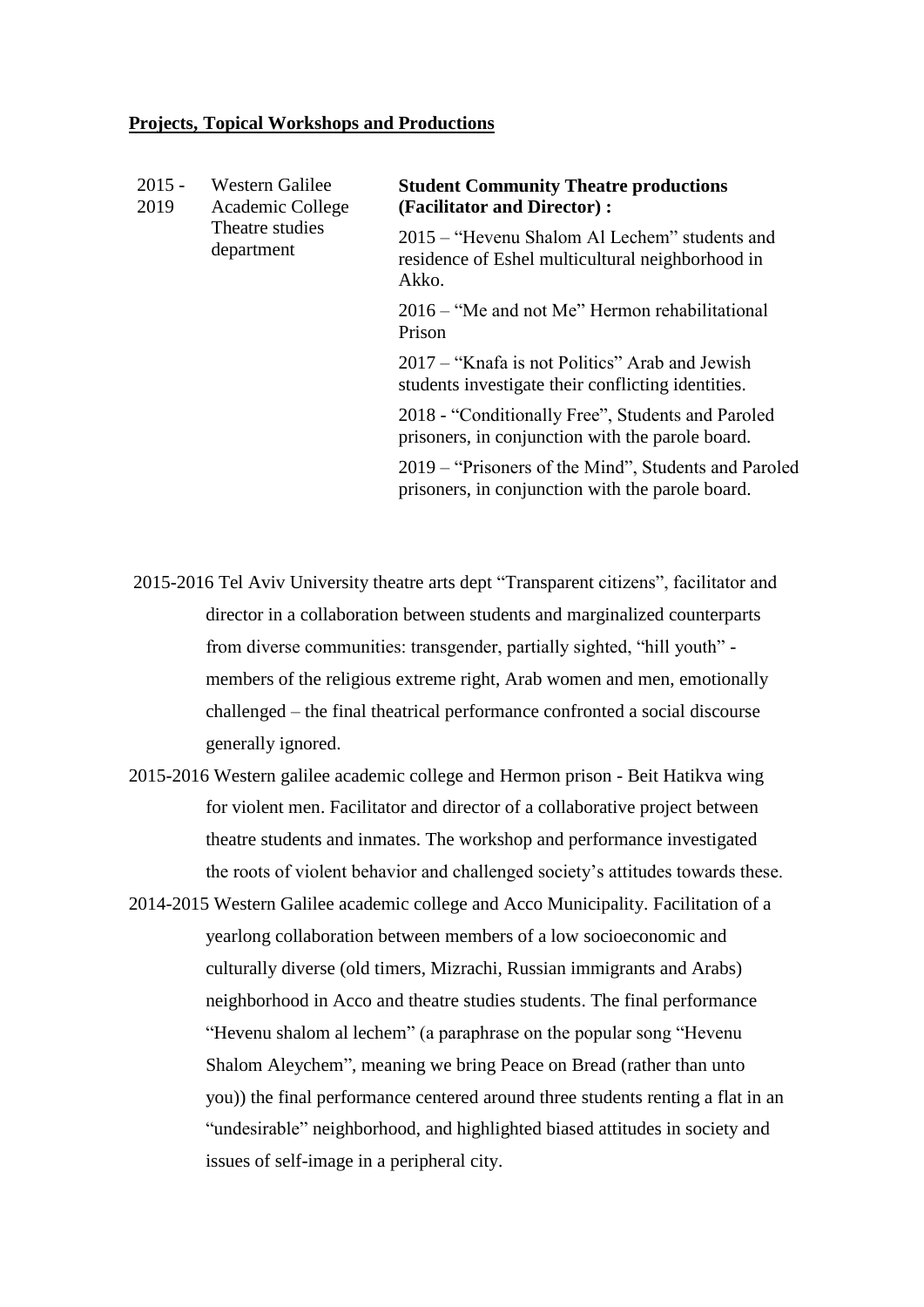- 2014-2016 Facilitation of Business theatre projects at Silora R&D and Strauss icecream factory. These projects were a collaboration between theatre studies students from Western Galilee Academic College and employees of the above business institutions, they culminated in performances highlighting issues in the work place and were performed for the workers.
- 2013-2014 "Avivim" day center for the retired Ramat Aviv, Community Theatre Project – A creative encounter between Theatre arts students from Tel Aviv University and pensioners: The project which followed the "Intergroup contact in the aesthetic space" model, culminated a performance, based on personal narratives, songs and comic scenes, and unraveled the complexities of the intergenerational gap.
- 2013-2016 "Working women" theatre company's "Stuck in the throat". Facilitator and director of a unique women's theatre group, founded with a group of "Survivors of prostitution" who were joined by other women who wished to confront gender oppression issues. The group worked at "Simta" theatre in Jaffa for three years and performed "Stuck in the throat", based on their personal stories.

| 2012 -<br>2013                        | Tel Aviv centre for<br>the blind and partially<br>sighted | Community Theatre Project – A creative encounter<br>between Theatre arts students and the blind and<br>partially sighted community: The project which<br>followed the "Intergroup contact in the aesthetic<br>space" model, culminated a 90-minute performance<br>"The 6/6 Inn", based on personal narratives, songs<br>and comic scenes, devised from the intergroup<br>dynamic. |
|---------------------------------------|-----------------------------------------------------------|-----------------------------------------------------------------------------------------------------------------------------------------------------------------------------------------------------------------------------------------------------------------------------------------------------------------------------------------------------------------------------------|
| June<br>$2010 -$<br>Februa<br>ry 2012 | Prisoner<br>Rehabilitation through<br>community theatre   | Initiator, coordinator and teacher in a pilot program,<br>training rehabilitating offenders as facilitators in<br>"community theatre" for work with "at risk"<br>communities.                                                                                                                                                                                                     |
|                                       |                                                           | The rationale for the program focuses on<br>rehabilitation of offenders through empowerment and<br>enhancement and involving the ex-offenders in<br>prevention utilizing the new artistic practice acquired<br>with marginalized young people.                                                                                                                                    |
|                                       |                                                           | The 600 hour program includes classes in :<br>community based theater, theater of the oppresses<br>methods, acting, directing, facilitator skills,<br>psychology, sociology and education.                                                                                                                                                                                        |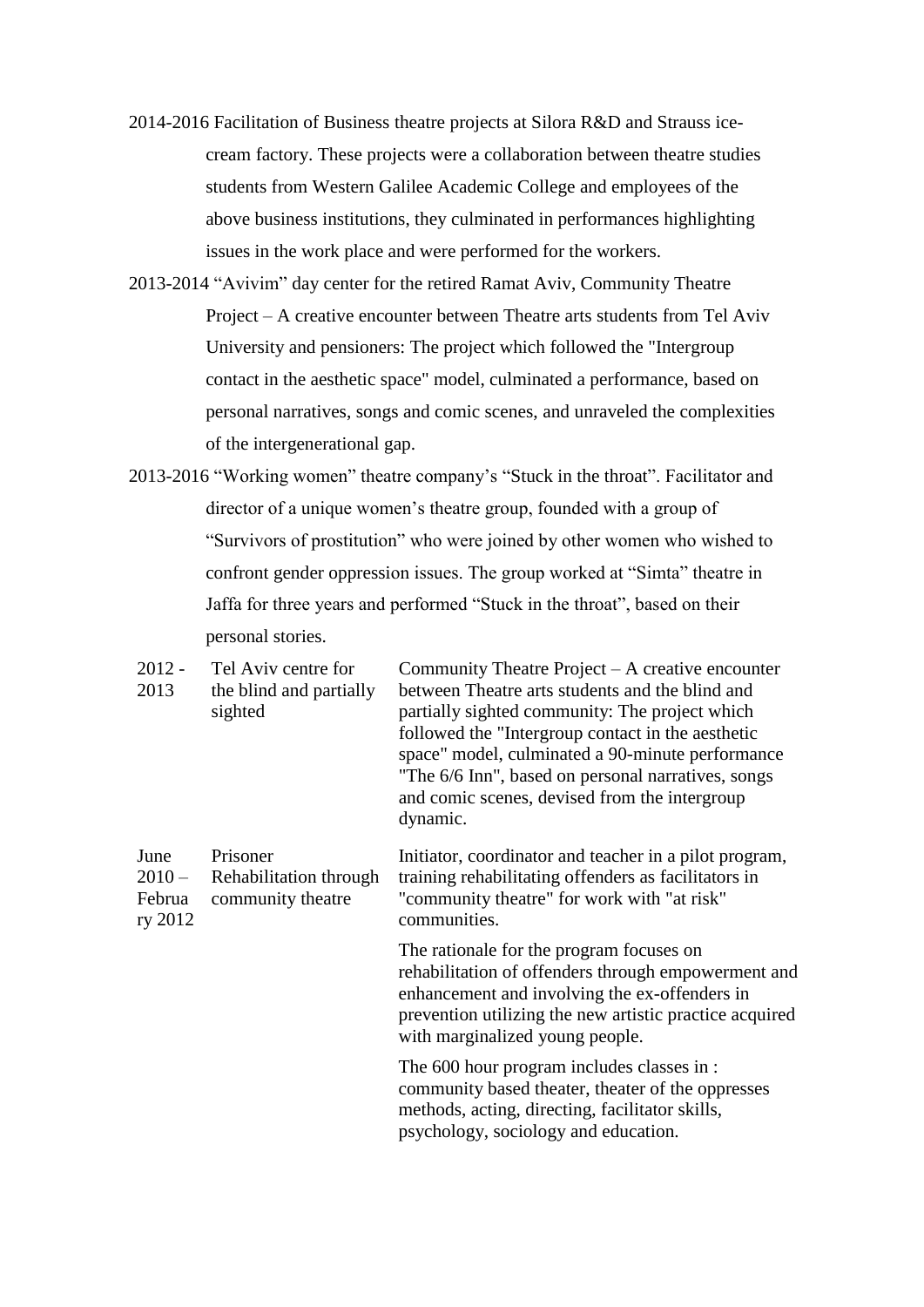| Septem<br>ber 18<br>$-25,$<br>2011 | Theatre of the<br><b>Oppressed Centre</b><br>Taiwan                          | Country wide lecture and workshop tour Intergroup<br>Dialogue in the Aesthetic Space – Confronting:<br>personal, interpersonal and intergroup prejudice<br>using dramatic play and performance.                                                                                                                                                                                                                                                                                                                                                                                                                                                                                                                                                                                                                                 |
|------------------------------------|------------------------------------------------------------------------------|---------------------------------------------------------------------------------------------------------------------------------------------------------------------------------------------------------------------------------------------------------------------------------------------------------------------------------------------------------------------------------------------------------------------------------------------------------------------------------------------------------------------------------------------------------------------------------------------------------------------------------------------------------------------------------------------------------------------------------------------------------------------------------------------------------------------------------|
| Septem<br>ber 15<br>$-17,$         | <b>Singapore Community</b><br><b>Cultural Development</b><br>Conference 2011 | Practices N' Possibilities", Guest Lecture "<br>Community-based Theatre: Addressing tensions<br>surrounding diversity on campus.                                                                                                                                                                                                                                                                                                                                                                                                                                                                                                                                                                                                                                                                                                |
| 2011                               |                                                                              | "Workshop" Applying Theatre Practices for creating<br>Empowerment, Dialogue and Activism in the<br>Community.                                                                                                                                                                                                                                                                                                                                                                                                                                                                                                                                                                                                                                                                                                                   |
| Septem<br>$ber 1 -$<br>10,<br>2011 | Saligan" Human<br>Rights organization"                                       | Manila, Philippines. Workshops with human rights<br>activists.                                                                                                                                                                                                                                                                                                                                                                                                                                                                                                                                                                                                                                                                                                                                                                  |
| August<br>$18-$<br>23,<br>2011     | Human Rights<br>Education Institute of<br><b>Burma</b>                       | (Chang Mai, Thailand) 5 day Workshop devising and<br>producing a theatrical performance on the subject of<br>"Child Trafficking".                                                                                                                                                                                                                                                                                                                                                                                                                                                                                                                                                                                                                                                                                               |
| July 28<br>$-31,$<br>2011          | Sydney University,<br>Australia                                              | Masters in Human Rights and Democracy. Three day<br>workshop, "Applied Theatre practice in the field of<br>human rights and democratization".                                                                                                                                                                                                                                                                                                                                                                                                                                                                                                                                                                                                                                                                                   |
| July 25<br>$-27,$<br>2011          | Singapore Polytechnic                                                        | two workshops and guest talk on "Rehabilitating<br>prisoners through the use of Community Theatre<br>practice".                                                                                                                                                                                                                                                                                                                                                                                                                                                                                                                                                                                                                                                                                                                 |
| $2010 -$<br>2011                   | Rimonim High<br>security prison (Co-<br>facilitated with Mr.<br>Chen Alon)   | <b>An Intergroup Contact, Community Theatre</b><br>project: Theatre arts students and long term<br>prisoners collaborate in an eight month (two<br>semesters) inter-group community based theatre<br>project. In semester one the two phase program<br>stressed interpersonal relations culminating in an<br>evening of personal monologues. Semester two<br>ended with a theatrical event "Laundering outside",<br>(June 2011) which was based on the investigation of<br>inter-group relations. The content of the performance<br>focused on, "second chance", "personal choice and<br>responsibility", "comparative freedom" "conscience".<br>The event was performed 4 times to an invited<br>audience, inmates and prison staff, families of the<br>participants (prisoners and students) and other<br>interested parties. |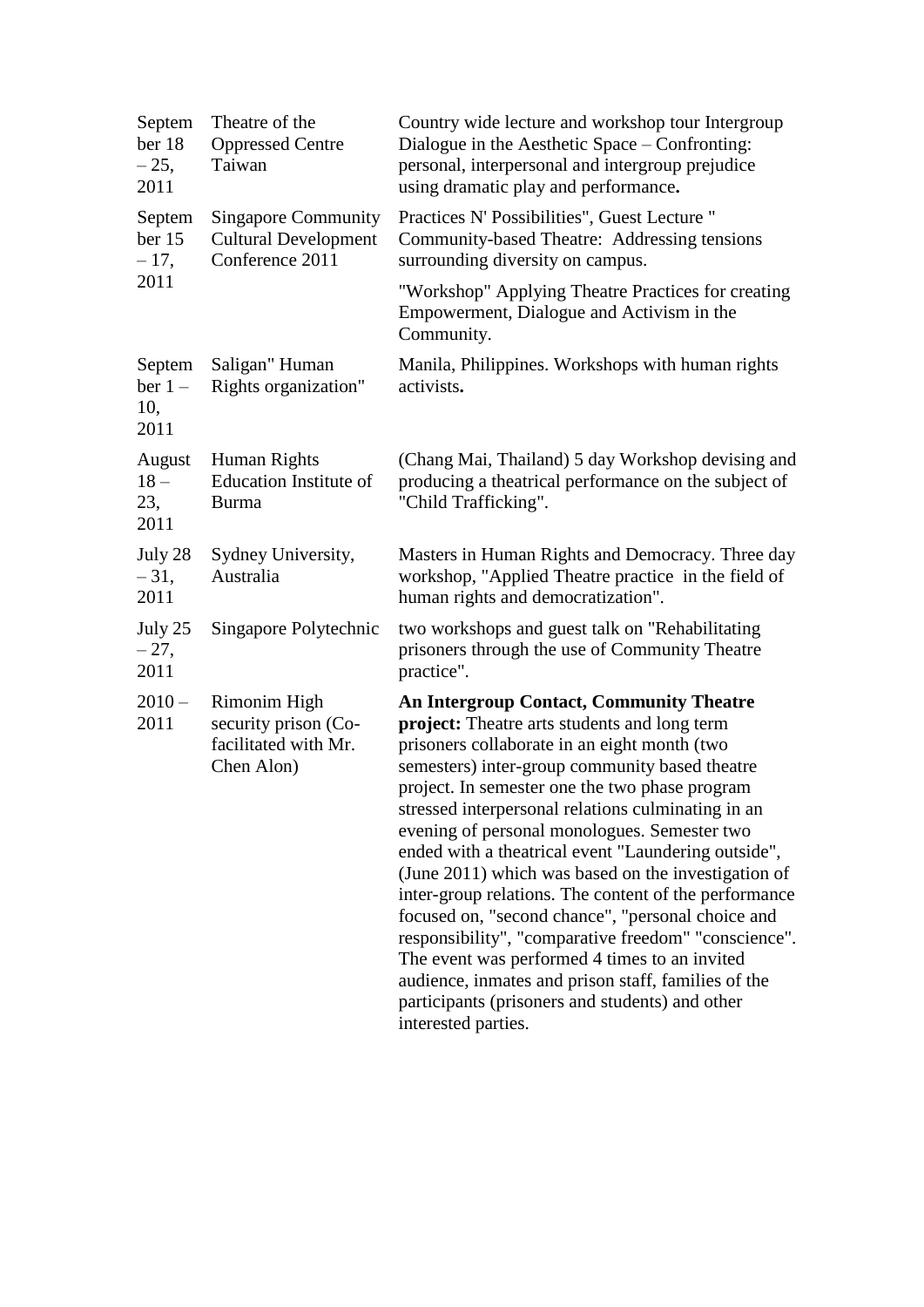| summe<br>r 2008,<br>summe<br>r 2009, | University of<br>Southern California<br>and Tel Aviv<br>University joint                                                          | Currently functioning as advisor and facilitator for an<br>immersion program where M.A. students from USC<br>school of social work study expressive therapies in<br>Israel at TAU.                                                                                                                                                                                                                                                                                                                                                                                                                                                                                                                                                                                                                                                                                            |
|--------------------------------------|-----------------------------------------------------------------------------------------------------------------------------------|-------------------------------------------------------------------------------------------------------------------------------------------------------------------------------------------------------------------------------------------------------------------------------------------------------------------------------------------------------------------------------------------------------------------------------------------------------------------------------------------------------------------------------------------------------------------------------------------------------------------------------------------------------------------------------------------------------------------------------------------------------------------------------------------------------------------------------------------------------------------------------|
| summe<br>r 2011                      | program                                                                                                                           | The is directed and taught by Dr. Michal Sela-Amit<br>of USC.                                                                                                                                                                                                                                                                                                                                                                                                                                                                                                                                                                                                                                                                                                                                                                                                                 |
|                                      |                                                                                                                                   | The workshop (30 hours) taught Mr. Peter Harris of<br>TAU, exposes students to the potential contained in<br>community based theatre for intervention and<br>empowerment in the community.                                                                                                                                                                                                                                                                                                                                                                                                                                                                                                                                                                                                                                                                                    |
|                                      |                                                                                                                                   | The long term objectives include implementation of<br>the acquired knowledge and practice in placements in<br>the greater Los Angeles region.                                                                                                                                                                                                                                                                                                                                                                                                                                                                                                                                                                                                                                                                                                                                 |
|                                      |                                                                                                                                   | The project is supported by the Tel $Aviv - Los$<br>Angeles partnership and the Jewish Federation of Los<br>Angeles.                                                                                                                                                                                                                                                                                                                                                                                                                                                                                                                                                                                                                                                                                                                                                          |
| August<br>2010                       | Sydney University,<br>Australia, Workshop<br>in "applied theatre for<br>human rights"                                             | For MA Human Rights and Democratization<br>student's human from Asia Pacific region.                                                                                                                                                                                                                                                                                                                                                                                                                                                                                                                                                                                                                                                                                                                                                                                          |
| 2008-<br>2009                        | Neve Titza Women's<br>Prison                                                                                                      | A Community Theatre project, involving Theatre<br>arts students and incarcerated women in Israel's only<br>women's detention institution, in a long term inter-<br>group community based theatre project.                                                                                                                                                                                                                                                                                                                                                                                                                                                                                                                                                                                                                                                                     |
| July<br>2009                         | Bruckner University,<br>Linz, Austria                                                                                             | Workshop for Theatre and Dance Professionals,<br>Educators and students in "Educational Theatre", the<br>workshop had 2 parts: 1. Professional workshop. 2.<br>Practice, group facilitation of a workshop for 12<br>young people aged 12-17.                                                                                                                                                                                                                                                                                                                                                                                                                                                                                                                                                                                                                                  |
| $Jan -$<br>march,<br>2009            | Drew University,<br>Madison, New Jersey<br>- Workshop in Theatre<br>in the Community (Co.<br>facilitated with Dr<br>Lisa Brenner) | The course enables students to use theatre to promote<br>dialogue and interaction within the community. A<br>theatrical piece " <b>D</b> University" was performed 3<br>times at the beginning of March 2009 for the Drew<br>community in conjunction with facilitated workshops<br>and discussion groups. The first theme for this course<br>was "diversity at Drew." This topic is in keeping<br>with Drew's on-going commitment to expanding the<br>diversity of the campus, as well as a productive<br>means of addressing tensions in our community.<br>The performance played to packed houses was<br>endorsed by affirmative action groups on campus,<br>received local media coverage and created much<br>discussion related to discrimination on camp such as<br>racism, anti-Semitism and homophobia. The show is<br>expected to continue performances and is being |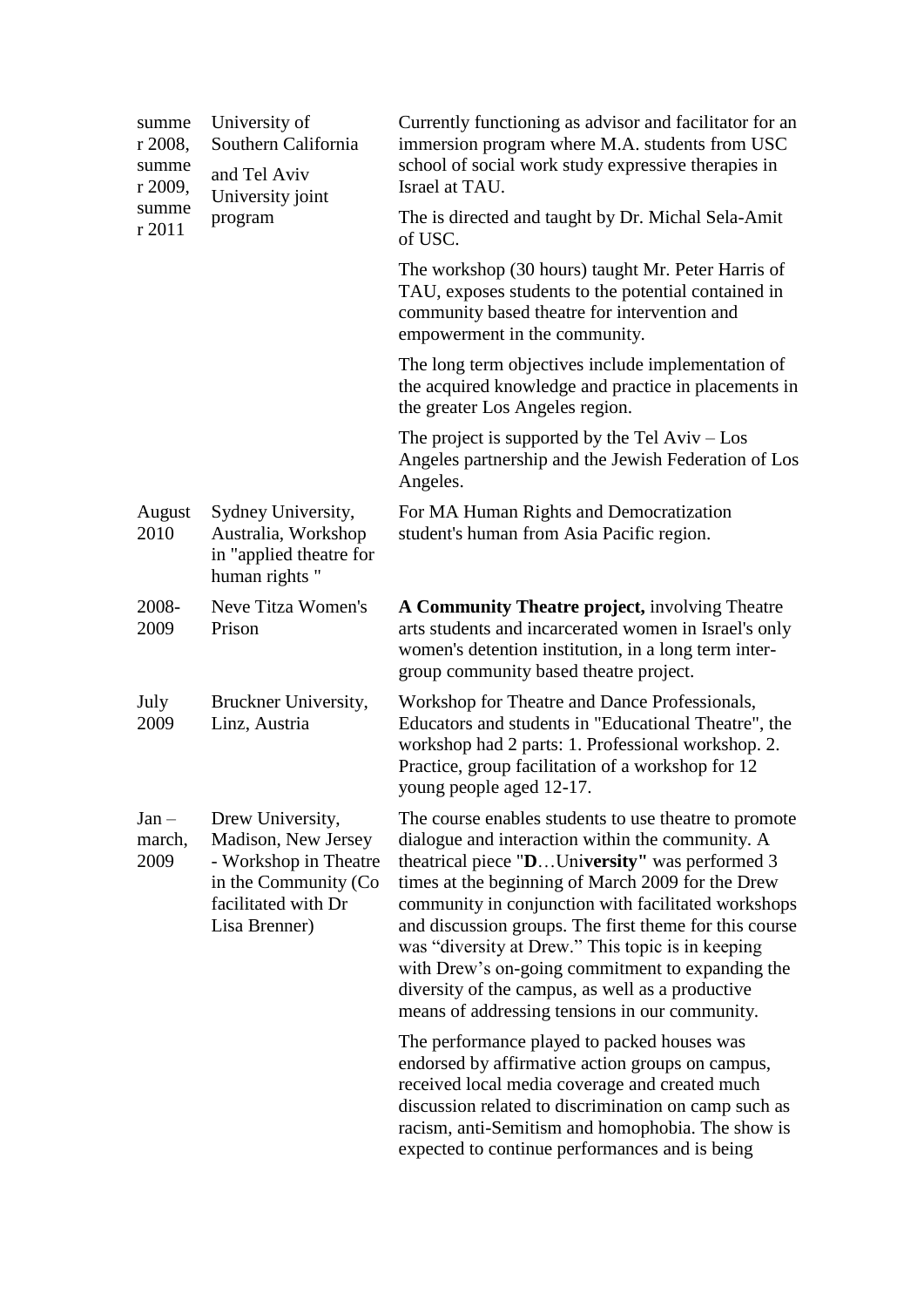|                                  |                                                                                                                                                                  | suggested as a requirement for all students, faculty<br>and workers.                                                                                                                                                                                                                                                                                                                                                                                                                                   |
|----------------------------------|------------------------------------------------------------------------------------------------------------------------------------------------------------------|--------------------------------------------------------------------------------------------------------------------------------------------------------------------------------------------------------------------------------------------------------------------------------------------------------------------------------------------------------------------------------------------------------------------------------------------------------------------------------------------------------|
| $2007 -$<br>2008                 | Ayalon high security<br>prison                                                                                                                                   | A Community Theatre project, involving Theatre<br>arts students and long term prisoners (life sentences),<br>in a high security prison, in a long term inter-group<br>community based theatre project.                                                                                                                                                                                                                                                                                                 |
| 2006-<br>2007                    | Givon Prison,<br>community theatre<br>project                                                                                                                    | The project involved 12 students of the Theatre arts<br>dept. and 12 prisoners Arabs, jews and immigrants,<br>serving time for violence, property and drug related<br>crimes, the performance presented "Frozen Images"<br>dealt with subjects such as suspicion and deionization<br>in Jewish Arab relations, parent sibling relationships,<br>student prisoner prejudices, freedom.                                                                                                                  |
| $2005 -$<br>2006                 | Ramla Multicultural<br>Community theatre<br>Project (co facilitated<br>with Mr. Chen Alon                                                                        | The Ramla community Theatre group, comprises 26<br>participant's women and men aged $15 - 60$ , the<br>Multicultural group includes Arabs, Jews,<br>immigrants from Buchara and Ethiopia, handicapped<br>members and more.                                                                                                                                                                                                                                                                             |
|                                  |                                                                                                                                                                  | This diverse group has recently staged its first<br>production "Ramle Beach" where an artificial beach<br>is being opened as a part of an endeavor to change<br>the stigmatized image of the town. Many<br>intercultural and interpersonal conflicts take place in<br>the 24 hours before the inauguration of the beach, the<br>plot revolves around 2 girls, Jew and Arab, who<br>aspire to change their lives by winning a national<br>talent competition.                                           |
| Oct.<br>$2005 -$<br>Feb.<br>2005 | <b>BEIT T'SHUVA Drug</b><br>and Alcohol Recovery<br>Center, Los Angeles,<br>California. (Co-<br>facilitated with Chen<br>Alon, Stacie Chaiken<br>and Caren Kaye) | The objective of the project, based on Knowledge<br>and experience acquired at TAU Theatre Arts Dept.<br>and supported by the Tel Aviv Los Angeles<br>partnership, was to create a Community Theatre<br>performance with residents of Beit T'shuva, and<br>students from the applied theatre program at USC.<br>The performance was based on a 5-month workshop<br>process, where the participants were able to connect<br>and open up issues pertaining to addition, society,<br>family and recovery. |
|                                  |                                                                                                                                                                  | The performance created community involvement<br>and dialogue, the audience, many of them family and<br>friends, were able to see and discuss the process of<br>recovery both from the point of view of the<br>recovering addict and of "society" as represented by<br>the university students.                                                                                                                                                                                                        |
|                                  |                                                                                                                                                                  | The project achieved its objectives, the performance<br>was moving and thought provoking.                                                                                                                                                                                                                                                                                                                                                                                                              |
|                                  |                                                                                                                                                                  | An investigation is being made into continuing the<br>project as well as creating study opportunities for                                                                                                                                                                                                                                                                                                                                                                                              |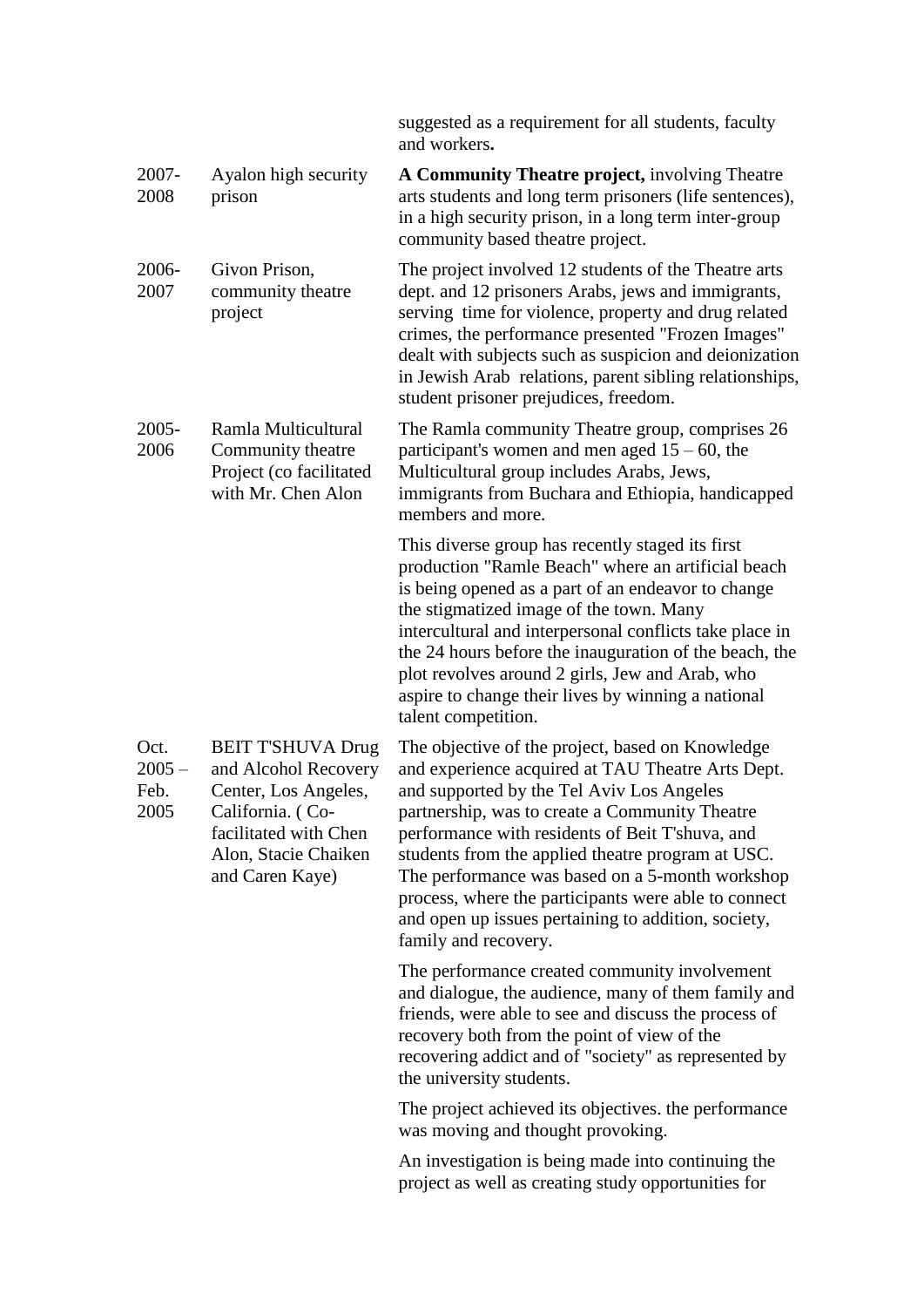|                  |                                                   | Graduate students at USC School of social work,<br>with the hope of broadening the use of such methods<br>in the city LA                                                                                                                                                                                                                                                                                                                                                                                             |
|------------------|---------------------------------------------------|----------------------------------------------------------------------------------------------------------------------------------------------------------------------------------------------------------------------------------------------------------------------------------------------------------------------------------------------------------------------------------------------------------------------------------------------------------------------------------------------------------------------|
| 2004-<br>2005    | Jaffa Drug<br>Rehabilitation project              | Working with students and rehabilitated Drug<br>offenders, The play " Food for thought" premiered<br>July 2005, centered on the conflict between<br>"normative" society and the acceptance of the<br>rehabilitating offender.                                                                                                                                                                                                                                                                                        |
| 2003-<br>2004    | Maasiyahu Prison,<br>community theatre<br>project | A nine month workshop process and performance<br>with 1 <sup>st</sup> year community Theatre students from Tel<br>Aviv University and prisoners in a rehabilitational<br>prison.                                                                                                                                                                                                                                                                                                                                     |
| 2002-<br>2003    | Maasiyahu Prison,<br>community Theatre<br>project | workshop and performance "The closed<br>University", staged show depicting the encounter<br>between 1 <sup>st</sup> year community Theatre students and<br>prisoners in a rehabilitational prison, performed 4<br>times to inmates and outside audience.                                                                                                                                                                                                                                                             |
| $2001 -$<br>2002 | Ayalon Prison,<br>community Theatre<br>project    | Involving community Theatre students and long term<br>prisoners in a high security prison, workshop and<br>performance "Open - Closed" which raised<br>poignant questions regarding crime and punishment,<br>criminals and society.                                                                                                                                                                                                                                                                                  |
| 2000-<br>2001    | <b>Arab Hebrew Theatre</b><br>$-$ Jaffa           | Arab women from Jaffa and women Community<br>Theatre students from Tel Aviv University, all<br>participants in their mid-20's spent a year<br>investigating their meeting points and differences and<br>devised a joint performance which took place in<br>June 2001, the performance reflected the work<br>carried out in a bicultural setting using theatre games,<br>group dynamics and conflict resolution exercises,<br>during turbulent "intifada" where Arab Jewish<br>activities where virtually impossible. |

# NEVE ELIEZER COMMUNITY THEATRE – Director and playwright.

A neighborhood community theatre group, numbering 12-15 adult actors ages 18- 50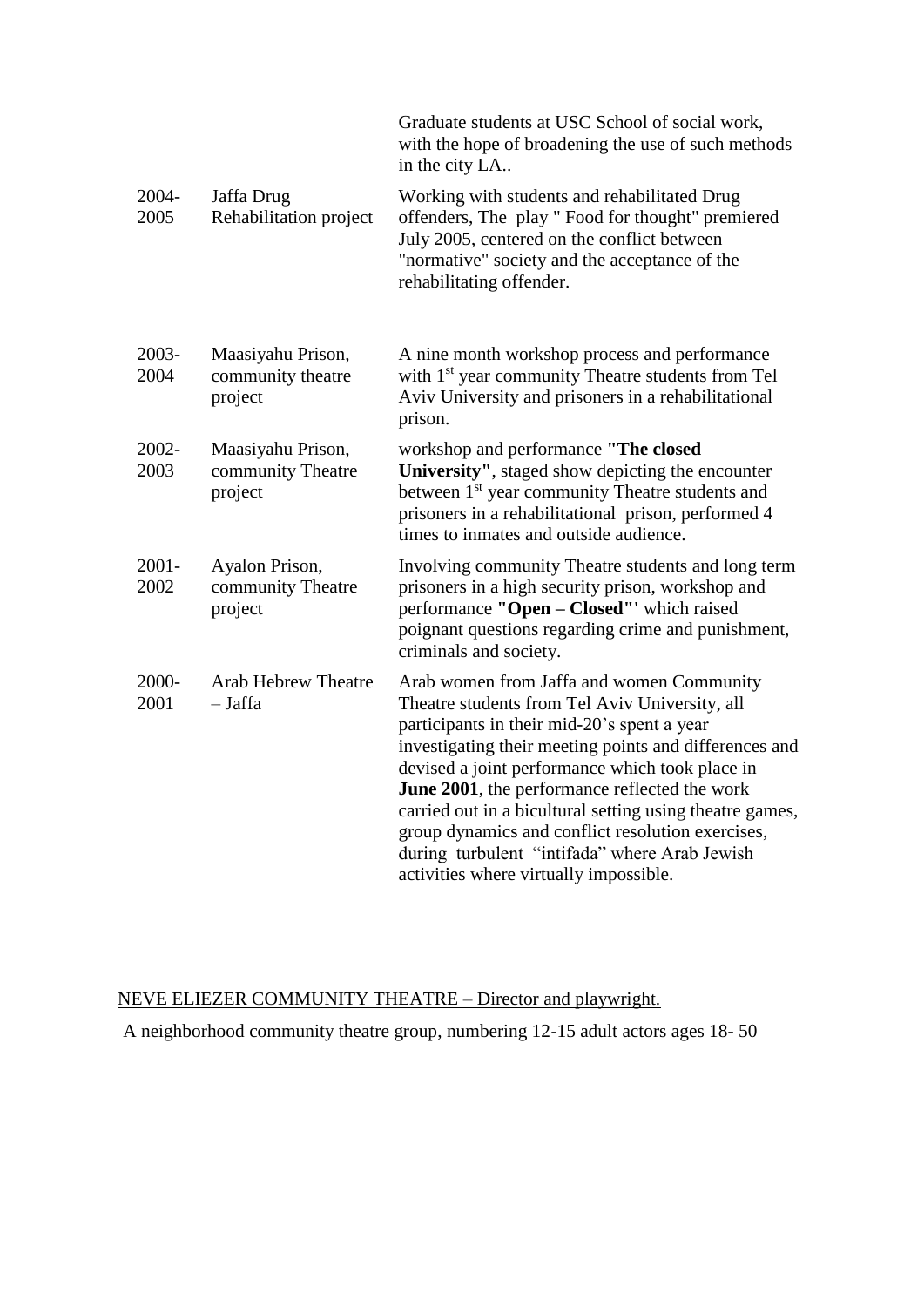| 2000-2001 | <b>CARMEN</b> in<br>Tel Aviv | Opened November 2000 and ran untill april 2001<br>An adaptation of Bizet's Carmen, in collaboration with THE<br><b>NEW ISRAEL OPERA, the opera performed in Hebrew by</b><br>professional opera singers alongside the community actors,<br>children's chorus & dancers, The new libretto was devised and<br>written in a process of improvisation around the original themes<br>of the opera and transformed into a "neighborhood story".<br>The Neve Eliezer community theatre members also function as<br>cultural neighborhood activists organizing theatrically oriented<br>events such as "this is your life" evenings for prominent<br>members of the community, street events and "door to door"<br>reach out, research in search of the local drama and to create<br>public awareness. |
|-----------|------------------------------|------------------------------------------------------------------------------------------------------------------------------------------------------------------------------------------------------------------------------------------------------------------------------------------------------------------------------------------------------------------------------------------------------------------------------------------------------------------------------------------------------------------------------------------------------------------------------------------------------------------------------------------------------------------------------------------------------------------------------------------------------------------------------------------------|
| 1999-2000 | Painful caress               | Presently in perormance, the play is about "New beginnings",<br>conveying the message that it is possible to embark on a new<br>path of growth after Drug abuse, Sexual abuse and Spousal<br>abuse.                                                                                                                                                                                                                                                                                                                                                                                                                                                                                                                                                                                            |
| 1997-98   | Fahme dust                   | $-(a \text{ soot blackened pot})$ , a play which dealt with 50 years of<br>oppression of the neighborhood people, and the cultural and<br>socio-economic gap between Jews of Middle Eastern and Eastern<br>European extraction (black & white).                                                                                                                                                                                                                                                                                                                                                                                                                                                                                                                                                |

### **1999-2001**, AIDS PROJECT

Director/Writer in an action Theatre project dealing with designed to heighten awareness to care and prevention of **"HIV"** the project was produced for Israel Health Ministry and involved devising, writing and directing skits performed by teams of 3 Ethiopian actors in the Ethiopian community in Hebrew and Amhari.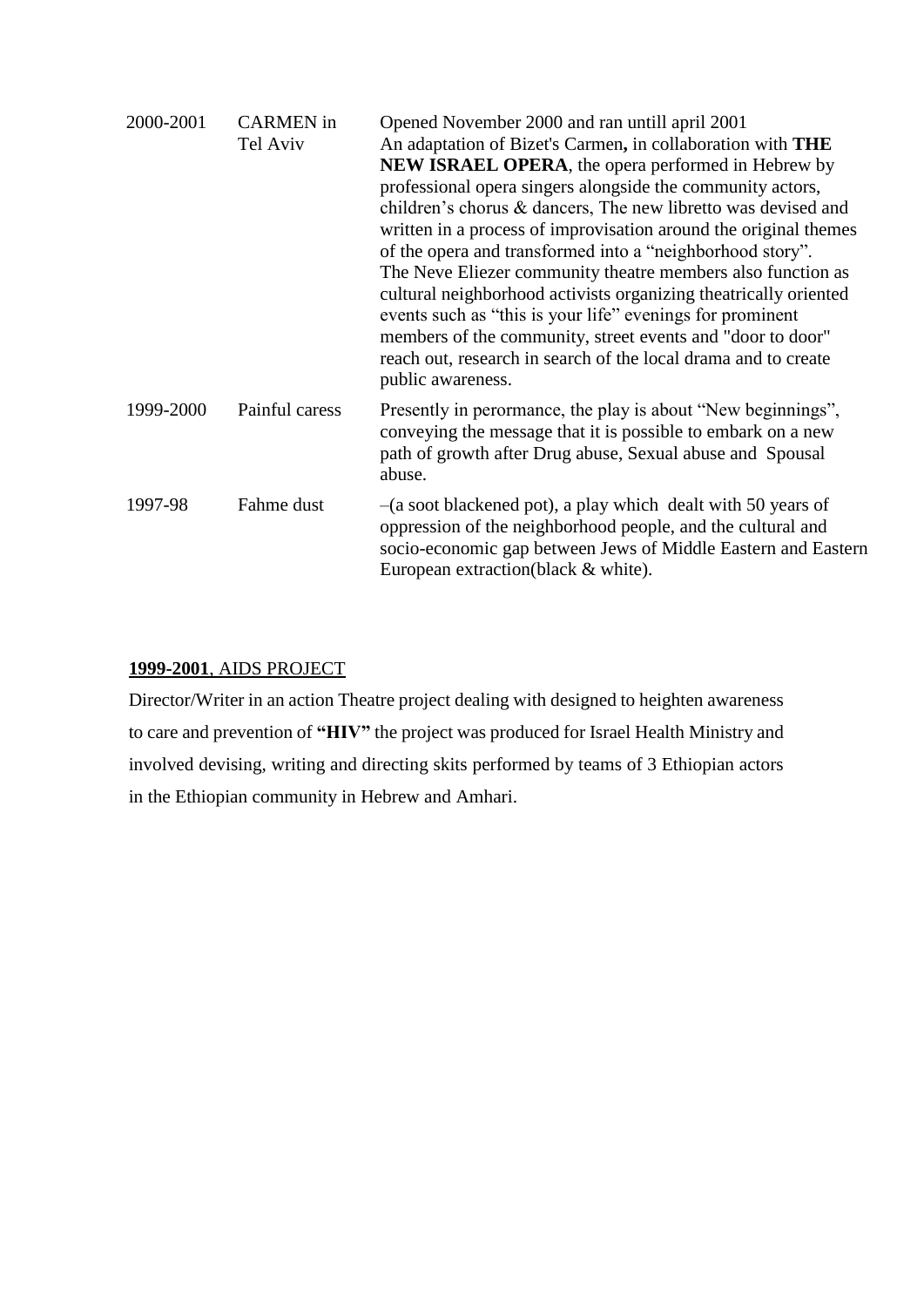| 1998<br>$-2000$ | KIRYAT - ONO MUNICIPAL<br><b>COMMUNITY THEATRE</b> | Artistic Director of the project involving some<br>90 actors in 5 groups ranging in ages from 8<br>to 60.<br>Personally responsible for the young adult<br>theatre group as writer and director.                                                                                                                                                                                                                                                                                       |
|-----------------|----------------------------------------------------|----------------------------------------------------------------------------------------------------------------------------------------------------------------------------------------------------------------------------------------------------------------------------------------------------------------------------------------------------------------------------------------------------------------------------------------------------------------------------------------|
| 2000            | WHEN YOU SAY NO?                                   | deals with "acquaintance rape" in a mystery<br>drama which reveals that the less expected<br>person is the guilty party.                                                                                                                                                                                                                                                                                                                                                               |
| 1999            | TO DIE OR NOT TO LIVE                              | deals with "Teen suicide" and the<br>environment which contributes to a sense of<br>desolation among young people.                                                                                                                                                                                                                                                                                                                                                                     |
| 1985<br>1987    | <b>Eilat Municipal Community</b><br>Theatre        | initiating, setting up and running of a<br>Community Theatre with a staff of 5 directors<br>and over 100 actors, Providing the entire town<br>with Theatre/Drama activity.<br>Working with the municipal social education<br>services.<br><b>Duties included:</b> Management, Writing and<br>directing adults and children, Puppet Theatre<br>and Street Theatre. Initiating events such as<br>parades, forum theatre dealing with local<br>problems and seaside & tourist activities. |

## **Arab Jewish projects**

| 1989 -         | adult community theatre workshop               | sponsored by "The International Centre for                                                                                                                                      |
|----------------|------------------------------------------------|---------------------------------------------------------------------------------------------------------------------------------------------------------------------------------|
| 1990           | in Jaffa                                       | Peace in the Middle East.                                                                                                                                                       |
| 1988 -<br>1989 | Jewish - Arab youth community<br>theatre group | devising and performing provocative<br>pieces, performed in front of young<br>people in high schools - promoting an<br>active debate on the possibilities for co-<br>existence. |

## **Other Social and Educational and Amateur Productions**

| Givataim Players      | Lysistrata – Aristophanes" - an antiwar rock musical.<br>clown show - Pub theatre evenings.                             |
|-----------------------|-------------------------------------------------------------------------------------------------------------------------|
| Living room Theatre   | during Gulf War – Tel–Mond, Community Theatre group, performed in<br>private homes.                                     |
| articipatory Theatre  | '.I.E for Ministry of education - "Where are you going" - designed to help<br>nattached young people plan their future. |
| The Story of King Tut | eatrical event for 3 actors and up to 200 children                                                                      |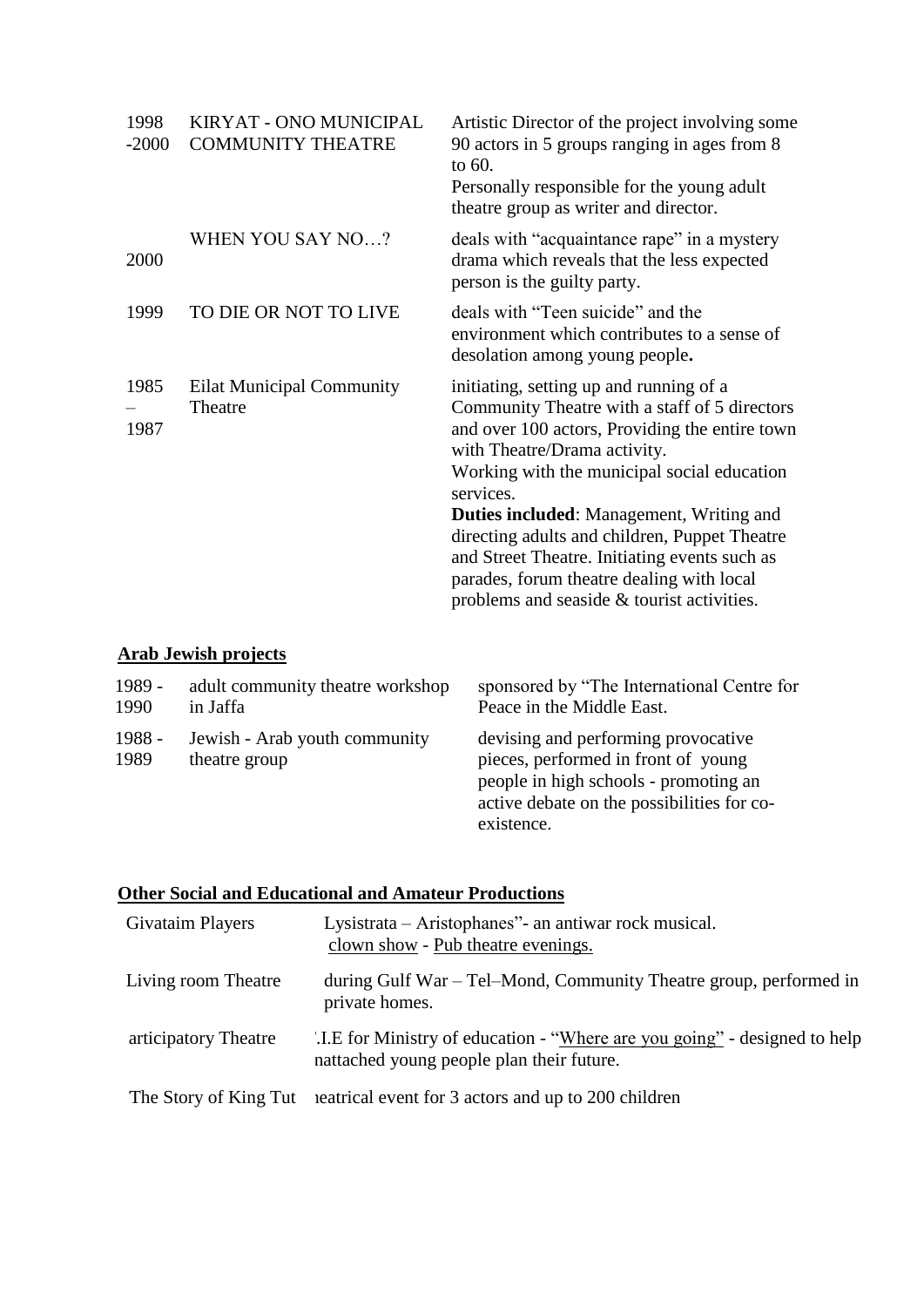# **Professional Social theatre with Professional actors**.

| 2001-2002   | "ILLUSION CLUB                  | "a new play by "Netela" – Ethiopean Theatre<br>company, devised and directed for season.                                                                                                                                                                  |
|-------------|---------------------------------|-----------------------------------------------------------------------------------------------------------------------------------------------------------------------------------------------------------------------------------------------------------|
| 1993 - 1994 | "Environment – in our<br>hands" | Writing $&$ directing- - a 50 minute show<br>including comic skits, song and slides.                                                                                                                                                                      |
| 1988.       | Watermelons                     | Director & Co-writer With David Danino, a one<br>man play, about the Israeli social reality" as told<br>by a watermelon seller, set in a watermelon<br>shack in the grounds of the Acco Alternative<br>Theatre - festival                                 |
| $1986 - 87$ | "Acting with actors"            | 3 actors perform and collaborate with the<br>audience in improvisation. With Uri Gavriel,<br>Rolanda Shagran & Itzik Weiss.                                                                                                                               |
| 1997-99     | 'The Wanderer                   | Hallil Gubran, Director and devisor- With Yafa<br>Tusia Cohen, Doron Shemesh & Alon<br>Campiano, 1997-99 a collage of stories talking<br>about the human condition with a cast of three<br>actors and 2 musicians, music by Yair Dalal and<br>Gili Liber. |
|             | Improvisation team              | director/Facilitator, performing in high schools,<br>highlighting topics chosen by the students and<br>collaborating with them on stage                                                                                                                   |
| 1997-99     | <b>Commercial Theatre</b>       | Director and co- writer 1997-99 a 2 man                                                                                                                                                                                                                   |
|             | "A Poodle next to my<br>wife    | comedy show with Nathan Nathanzon & Shahar<br>Moshe.                                                                                                                                                                                                      |
|             | <b>Business theatre</b>         | Using theatre as an instrument for internalizing<br>concepts and dealing with dilemmas in<br>organizations.                                                                                                                                               |
|             |                                 | The method uses "forum theatre" (a concept<br>devised by Augusto Boal) performances with<br>professional actors and audience participation<br>as well as workshops where participants analyze<br>conflicts through the stage.                             |
|             |                                 | Organizations include: High tech companies,<br>armed forces, prison service, insurance<br>companies and more.                                                                                                                                             |
| 1999        | Eurocom                         | A yearlong training program for the entire staff<br>and management of The service wing, of the<br>Eurocom communications group. The program<br>dealt with team work and culminated in a<br>"show" devised and performed by the different<br>departments.  |